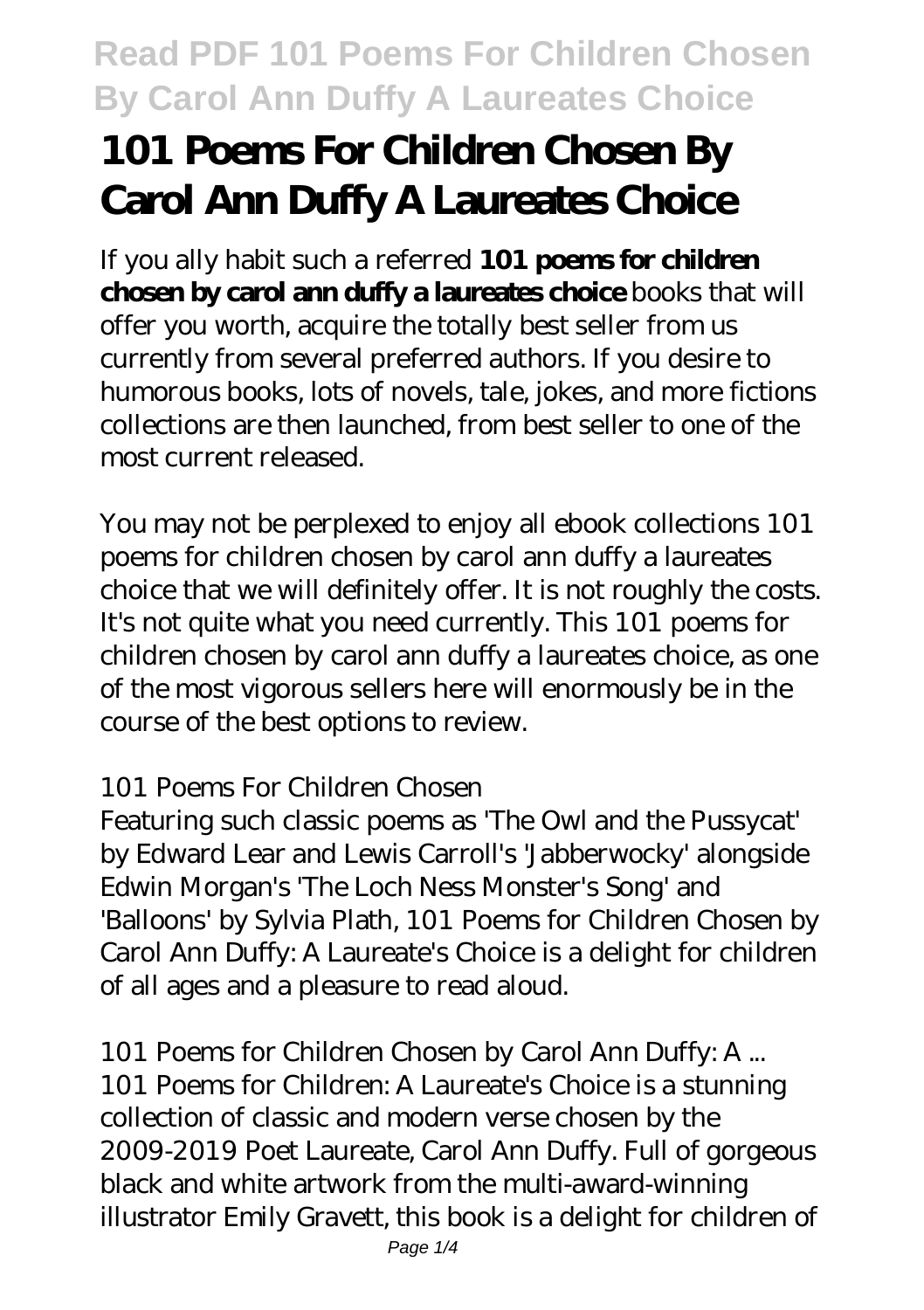all ages and is a pleasure to read aloud for everyone in the family to enjoy.

*101 Poems for Children Chosen by Carol Ann Duffy: A ...* A beautiful poetry collection chosen by Carol Ann Duffy, the 2009-2019 Poet Laureate

*101 Poems for Children Chosen by Carol Ann Duffy: A ...* A Laureate's Choice: 101 Poems for Children chosen by Carol Ann Duffy. (4 reviews. with an average rating of 4 out of 5. ) Author: Carol Ann Duffy Illustrator: Emily Gravett. Publisher: Macmillan Children's Books. Poet Laureate Carol Ann Duffy has brought together a spirited, enriching and exquisite anthology of poems for children.Including poems from both 'big name' poets and the less well-known, it explores the world we see around us and what it means to be alive.

*A Laureate's Choice: 101 Poems for Children chosen by ...* 101 Poems for Children Chosen by Carol Ann Duffy: A Laureate's Choice. Carol Ann Duffy, Emily Gravett. Subjects. Poetry - rhyme, rhythm and rap; Average rating. 4 out 5 A beautiful poetry collection chosen by the Poet Laureate, Carol Ann Duffy. Add a new book now ...

*101 Poems for Children Chosen by Carol Ann Duffy: A ...* 101 Poems for Children Chosen by Carol Ann Duffy: A Laureate's Choice. Carol Ann Duffy, Emily Gravett. Subjects. Poetry - rhyme, rhythm and rap; Average rating. 4 out 5 6 reviews. A beautiful poetry collection chosen by the Poet Laureate, Carol Ann Duffy. Reviews. It was a lovely set of poems chosen by Carol Ann Duffy. ...

*101 Poems for Children Chosen by Carol Ann Duffy: A ...* Page 2/4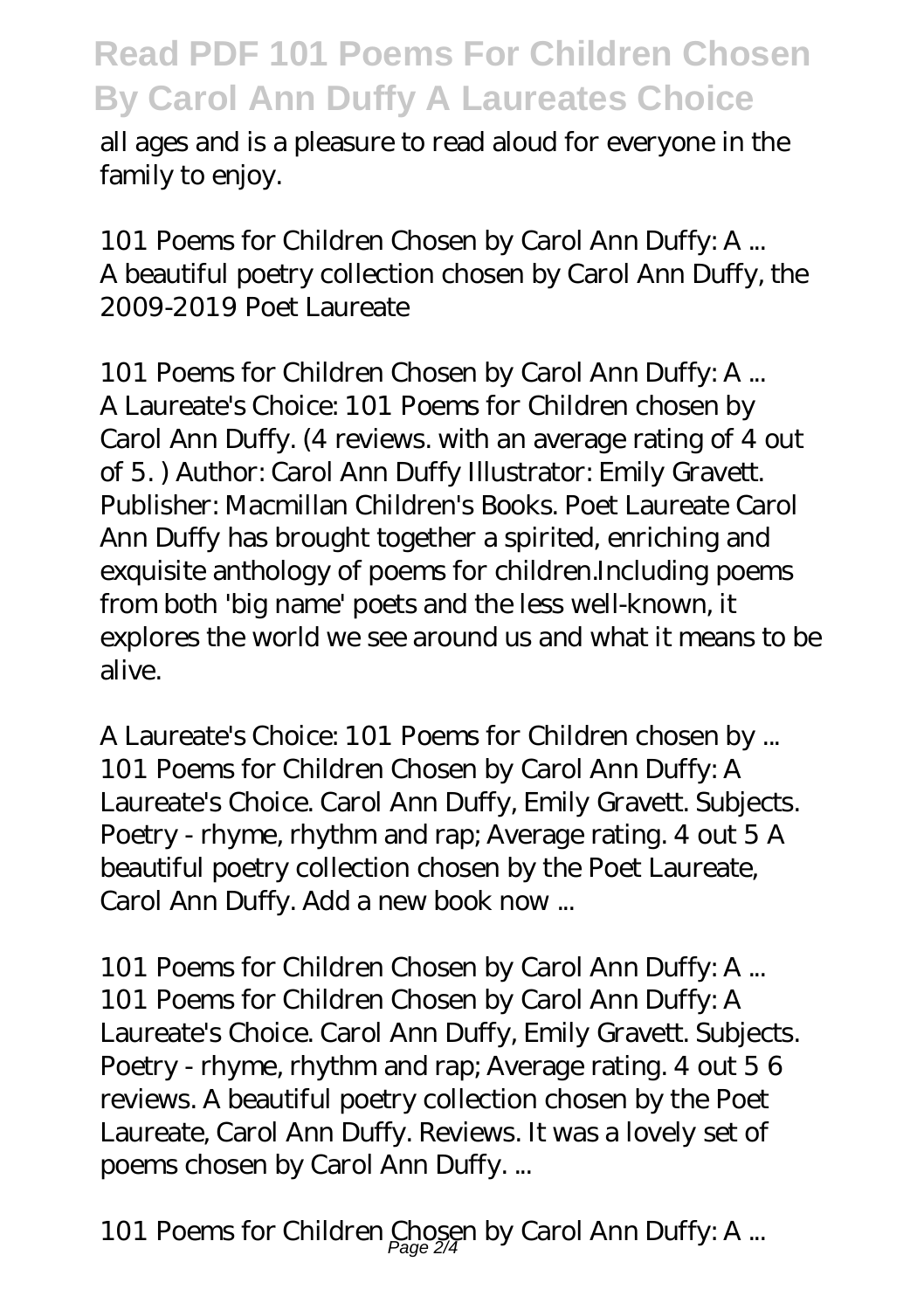Title: 101 Poems For Children Chosen By Carol Ann Duffy A Laureates Choice Author: learncabg.ctsnet.org-Laura Hoch-2020-09-10-21-58-07 Subject: 101 Poems For Children Chosen By Carol Ann Duffy A Laureates Choice

#### *101 Poems For Children Chosen By Carol Ann Duffy A ...* This is a fantastic collection of poems chosen for children by Carol Ann Duffy. As you would expect from a Laureate, the selection comes from a depth of knowledge and experience of words and poems. Included are poets such as Ted Hughes, Emily Dickinson, and Edward Lear, John Hegley, Adrian Mitchell and John Agard.

#### *101 Poems for Children: A Laureate's Choice by Carol Ann Duffy*

Carol Ann Duffy, appointed Poet Laureate in 2009, has chosen her favourite poems for children for this stunning collection of classic and modern verse, exquisitely illustrated by multi-award-winning illustrator Emily Gravett. Featuring such classic poems as 'The Owl and the Pussycat' by Edward Lear and Lewis Carroll's 'Jabberwocky' alongside Edwin Morgan's 'The Loch Ness Monster's Song' and 'Balloons' by Sylvia Plath, 101 Poems for Children Chosen by Carol Ann Duffy: A Laureate's Choice is a ...

*101 Poems for Children : Carol Ann Duffy (editor of ...* 101 Poems for Children Chosen by Carol Ann Duffy: A Laureate's Choice. Book. As seen: By Carol Ann Duffy, and and, Emily Gravett avg rating . 6 reviews. A beautiful poetry collection chosen by the Poet Laureate, Carol Ann Duffy. Tweet. Resources for this book. National Poetry Day 2014 activity pack;

*101 Poems for Children Chos... | Book reviews | RGfE* Page 3/4